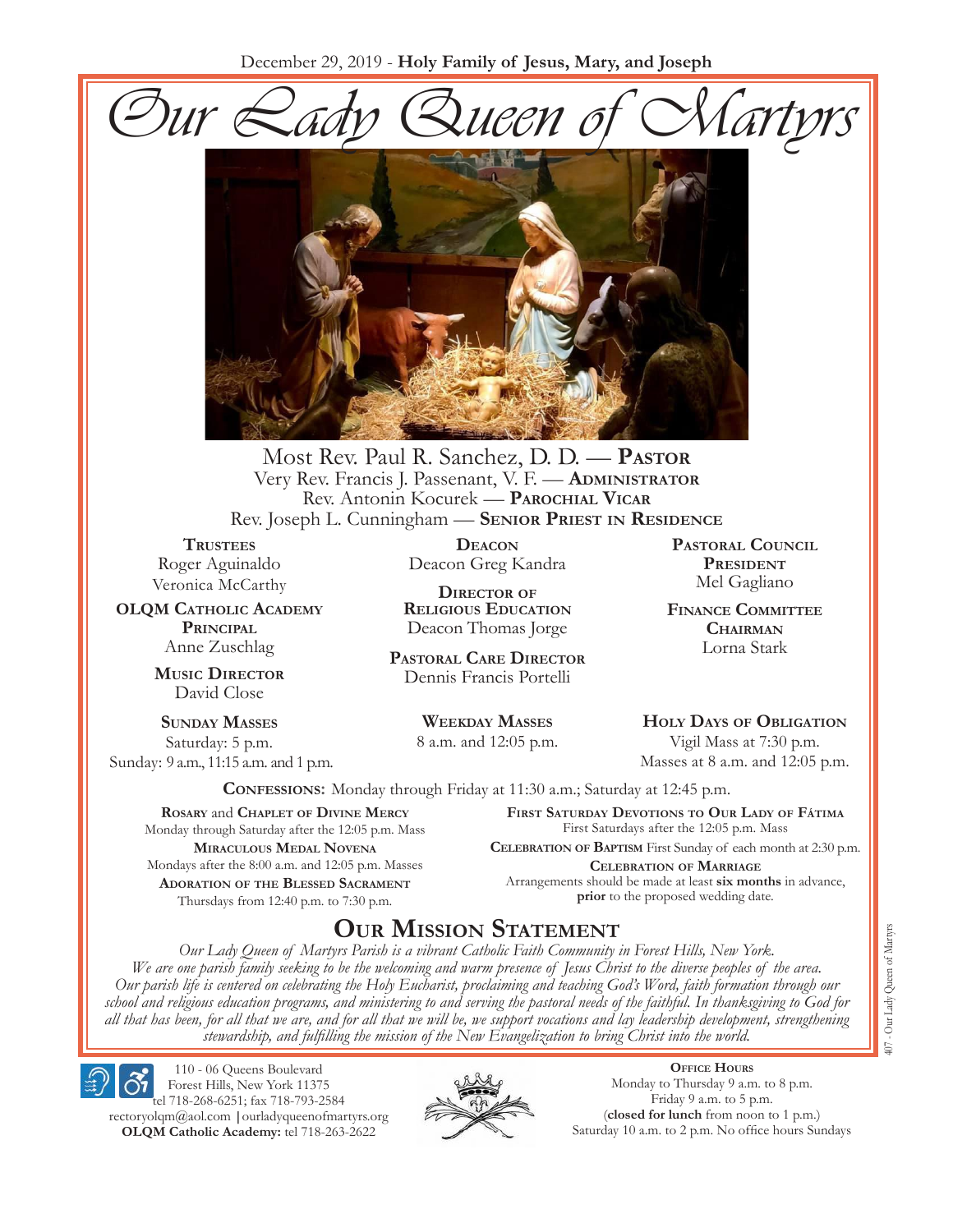## **Masses for the Week**

*Saturday, December 28* **The Holy Innocents 8 a.m.** Martha Figueroa **12:05 p.m***.* Louis and Annabella Sorsaia **5 p.m.** Yolande P. Milord

*Sunday, December 29* **9 a.m. Family Mass celebrated for the parishioners of Our Lady Queen of Martyrs** *Children's Liturgy of the Word* 

> *Monday, December 30* **8 a.m.** Serafin Fule **12:05 p.m.** Paulina Skai Collo

*Tuesday, December 31* **Saint Sylvester 8 a.m.** Eleanor Tierney **12:05 p.m.** Stella Natsue Yamada-Wu **5 p.m**. Jennie and Carl Palumbo

> *New Year's Eve*  **5 p.m. Vigil Mass for the**

**Solemnity of Mary**

*Wednesday, January 1 New Year's Day*

**Solemnity of Mary, the Holy Mother of God HOLY DAY OF OBLIGATION**<br>Masses at 10 a.m. and 12:05 p.m. **10 a.m.** For those remembered in the Christmas Memorials and the Christmas Flower Fund

*Thursday, January 2* **Saints Basil the Great and Gregory Nazianzen 8 a.m.** Marie England **12:05 p.m.** Marie Kellher

> *Friday, January 3* **Most Holy Name of Jesus**

> **8 a.m.** Souls in Purgatory **12:05 p.m***.* Salvatore Grosso

*Saturday, January 4* **Saint Elizabeth Ann Seton 8 a.m.** Renelyn Joy Carino **12:05 p.m***.* Clarence Nassauer **5 p.m.** Marcelina Cuadrado

# **Remember Our Sick**

Blanche Aeppli, Svetlana Abramova, Augusto F. Alvarez, Daniel Alvarez, Aldo Arcomano, Joseph and Mary Augustine, Michael Bekman, Alexander Berardino, Peter Berardino, Mark Bradley, Elba Camacho, Shana Clemente, Maria Comacho, Mary Ann Cornell, Irene Cucurella, Tracy Cuva, Joan Donnelly, Norman Doucette, Mary Evanisko, Baby Luka Dudashvili, Stephanie Feldman, Michael Flannery, Alice Fromer, Pat Gmerek, Cathie Greulich, Ann Harding, Sean Harrison, Robert Heyer, René Hojilla, Giles Houghton, Michael H. Jordan, Anncarol Macho, Carmen Leon Marin, Liz Maryon, Artur Mavashev, Louie Mavashev, Marina Mavashev, Anthony Mendola, Mark Myers, Veronica Nissan, Maria Ojeda, Richard O'Keeffe, Barbara Pacheco, Connie Panaralla, Clara Patoff, Grace Plank, Maureen Piatt, Nancy Piotrowski, Bonnie Post, Veronica Pulanski, Nicole Rappa, Scott Salbo, Dr. Anthony Sarro, Scaturro family, Frank Soriente, Steven Strumpf, Wong Wai Suet, John Taddeo, Chris Townley, Maria Viesta, Brittany Zaita—**and all parishioners currently in nursing homes, hospitals or confined to their homes**

# **Main Events of the Week**

*Sunday, December 29* **10 a.m.,** *rectory (enter through glass door off 72nd Rd):* **Bible Study Group**

> *Tuesday, December 31* NEW YEAR'S EVE

**Rectory closes at 3 p.m., reopens January 2 at 1 p.m.**

**5 p.m. Vigil Mass for the Solemnity of Mary**

*Wednesday, January 1* HAPPY NEW YEAR!

**Solemnity of Mary, the Holy Mother of God HOLY DAY OF OBLIGATION**

**Masses are at 10 a.m. and 12:05 p.m.**

*Thursday, January 2*

**After 12:05 p.m. Mass,** *church:* **Benediction**

**2:30 p.m.,** *nursing home:* **Forest Hills Nursing Home Mass**

*Friday, January 3* **7:30 p.m.,** *rectory (enter through glass door off 72nd Road):* **Charismatic Prayer Group meeting**

*Rectory = main meeting room (lower level)*

#### **New Year's Office Hours**

Rectory will close at 5 p.m. on December 30 & 31. There are usual Saturday hours on December 28. Rectory will be closed on January 1.

# **Remember Our Deceased**

Johna Cuyones Gayatin Eucebia Flores Concepion Rosario Helena Torres Dr. Marlon Quidato de Asis

#### **We pray for the men and women of our Armed Forces serving in the U.S. and abroad**

Eric Böhm, Sergio Borrero, Thaddeus Buenaventura, Ricardo Cantillo, Bobby DiTroia, Armando Fellin, Andrew Gonzalez, A. Jay James, William (Will) Klos, Michael Le Floch, Louis Mannino, Jean-Marc Moïse, Brian Quinn, Justin Pabse, Adam Rearick, Rodney Ross, McNeely Royal, Victoria Tissler-Bacca, Charles Torres, Jose J. Vaz, Mollie Rae Whitley, William Youssef, Phillip Whitley, Jeff Zabala. **Please pray for all who risk their lives for our safety, including police, fire, corrections and military personnel.**

WELCOME! Sound-enhancing assistive listening device is available if you have trouble hearing during Mass. Please visit the sacristy for information. If a disability makes it difficult for you to fully participate at Mass or other activities of our parish, contact our **Parish Advocate for Persons with Disabilities**, Karen Mongiello, at [disabilities.olqm@gmail.com](mailto:disabilities.olqm@gmail.com), to make your special needs known.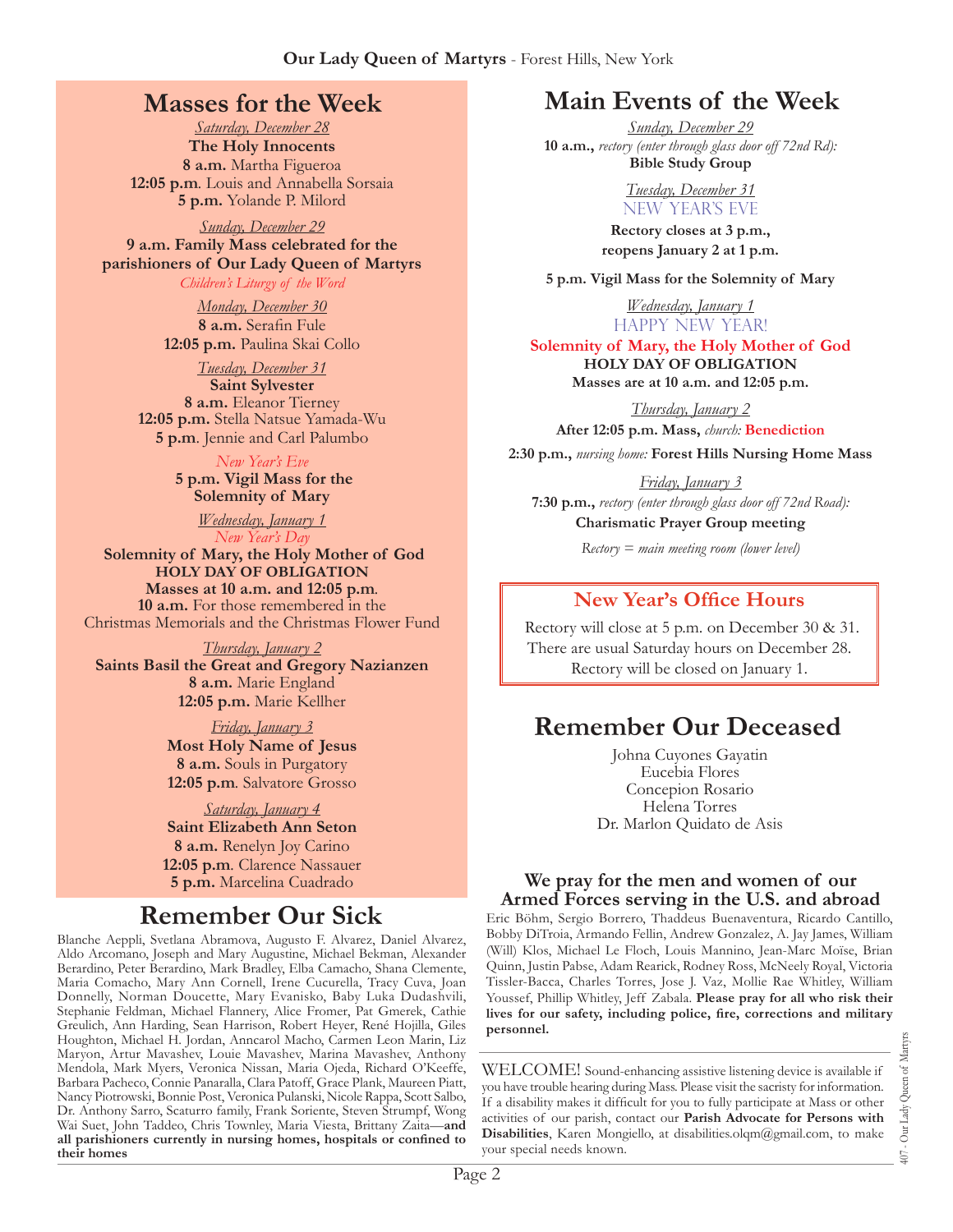# **Sunday Mass Assignments Order of Mass**

## **Saturday, December 28**

*5 p.m.* 

*Celebrant:* Father Cunningham *Lectors:* Sandy Singh, Helen Errera *Leader of Song:* Jennifer Gliere *EMHCs:* Yorke Mizelle, Joseph Pollini

#### **Sunday, December 29**

*9 a.m.* 

*Celebrant:* Father Antonin *Level 1 Family Mass*

*Lectors:* Alejandra Caycedo, David Lee *Leader of Song:* Cheryl Manrique

*Children's Liturgy of the Word:* Pat Abes

*EMHCs:* Karen Nassauer, Frank Schaefer, Gerald Abes, Gina Warshaw

#### *11:15 a.m.*

*Celebrant:* Father Passenant *Lectors:* Gregory Stein, Jonathan Rodriguez *Leader of Song:* Jennifer Gliere *EMHCs:* Jonathan Rodriguez, Joe Cardenas, Alicia Cardenas

### *1 p.m.*

*Celebrant:* Bishop Sanchez *Lectors:* Noila Johnson, Al Smith *Leader of Song:* Jennifer Gliere *EMHCs:* Maria de Jesus Aguirre, Ed Buhay, Bettyanne McDonough

*Members of the Altar Server Society at all Sunday Masses*

**Thank you to all those who serve as ushers**

# **Feast of Mary, the Holy Mother of God**

(Holy Day of Obligation)|Wednesday, January 1, 2020 Masses at 10 a.m. & 12:05 p.m.; Vigil Mass 5 p.m. Dec. 31



**Holy Family of Jesus, Mary, and Joseph**

*Cycle A—Choir Mass 11:15 a.m.* **Entrance**

*Missal #101—*"The Snow Lay on the Ground"

**Mass Parts** Mass of St. Peter & St. Paul (*Schiavone)*

**First Reading:** *Missal pg. 54—*Sirach 3:2-6, 12-14

**Responsorial Psalm**—Missal pgs. 54-55

**Second Reading:** *Missal pg. 55—*Colossians 3:12-21

**Gospel** *Missal pgs. 55-56—*Matthew 2:13-15, 19-23

**Homily**

**OFFERTORY** "Lo, How a Rose E'er Blooming" *(M. Praetorius)—Choir Missal #110—*"The First Nowell"

**Communion** "The Shepherd's Farewell" *(H. Berlioz)—Choir* Organ Meditation *Missal #85—*"Infant Holy, Infant Lowly"

**Closing Hymn** *Missal* #108—"Angels, from the Realms of Glory" (*Sung to French tune "Angels We Have Heard on High; Refrain: "Gloria in Excelsis Deo")*

## **Second Collections**

›› Today's second collection is for Pastoral Care. ›› Sunday, January 5, the second collection will be for major repairs. There is also an envelope for the Diocesan Mission.

›› Please use the blue envelope at any time to contribute to the Parish Endowment Fund. At our Parish Giving portal, select Blue Envelope from the pull-down menu. ourladyqueenofmartyrs.org/blue-envelope.

# **January Calendar at OLQM**

**Epiphany of the Lord**

Sunday, January 5—*11:15 a.m. Mass Three Kings Pageant* 

#### **Padre Pio Novena**

Saturday, January 11 to Sunday, January 19—*Novena prayed at 12:05 p.m. Daily Masses and 11:15 a.m. Mass on Sundays*

#### **Film Screening of "Unplanned"**

Sunday, January 12—*2:30 p.m., rectory basement meeting room (see today's bulletin insert)*

**Pro-Life Masses on Roe v. Wade Anniversary** Wednesday, January 22—*8 a.m. and 12:05 p.m.*

#### **Lunar New Year Celebration**

Sunday, January 26—*1 p.m. Mass and gathering to celebrate our faith and the Asian culture of many of our parishioners*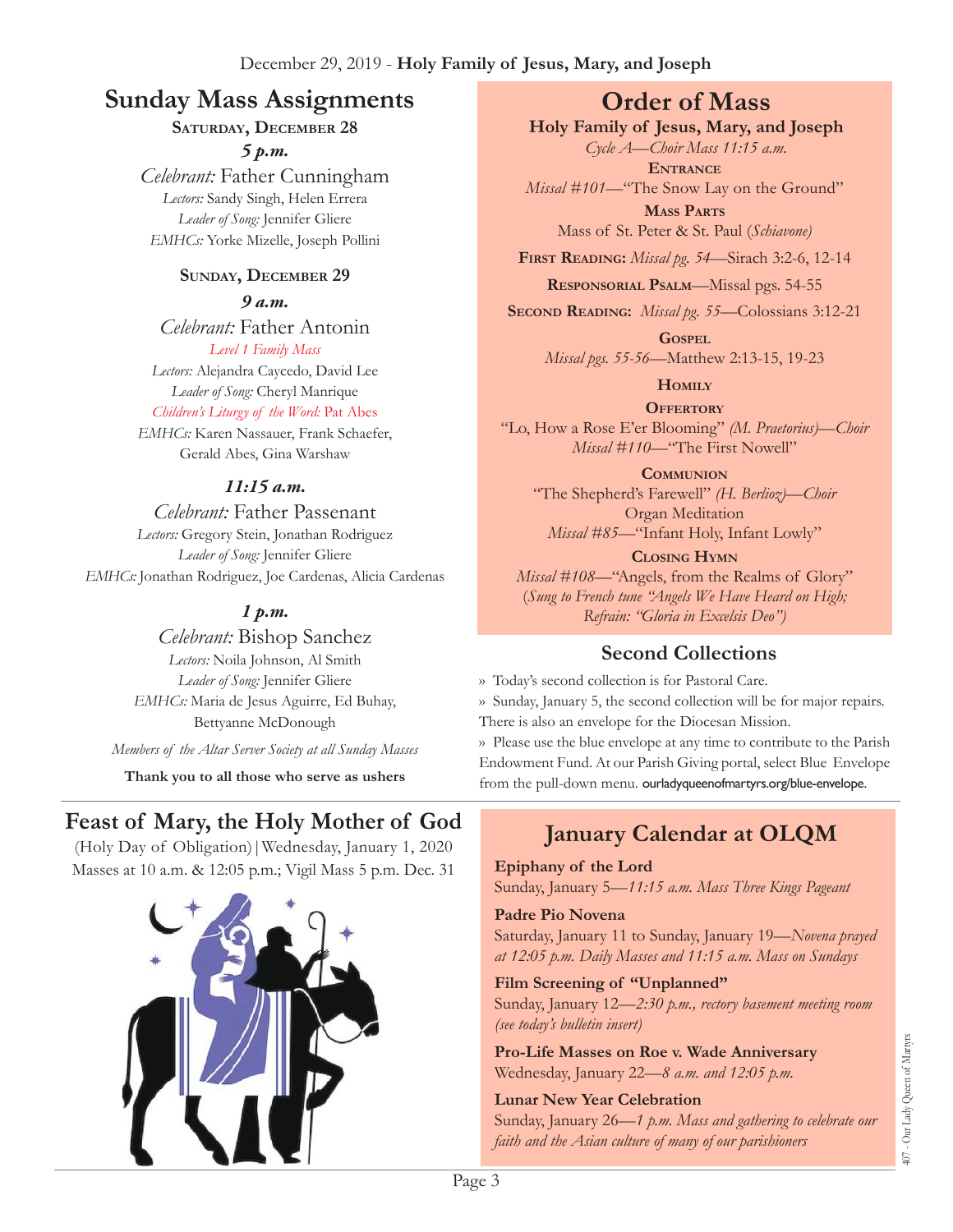# **Christmas Wreath, Tree and Plant Memorials**

The 10 a.m. Mass on New Year's Day is for those remembered in the Christmas Memorials (listed below) and the Christmas Flower Fund. Thank you all for your generous gifts! —Father Passenant

#### *TWO LARGE WREATHS in the Sanctuary*

In Memory of Anton Feretic, Marija Feretic, Anthony Feretic—by Lucille Feretic

#### *LARGE WREATH outside over Main Door of Church*

Gift of Mr. & Mrs. David Rosa and Family (Foodtown/Orchard Supermarket Corp., Forest Hills)

#### *LARGE WREATHS outside over Side Doors of Church*

In Memory of deceased family & friends of Pedro Morales & JoAnn Longobardi

In Memory of Yan & Lui Eng by Eddy Eng

In Memory of Mr. & Mrs. Jean Charles Milord and Ms. Jane Paul by Dr. Fabiola Milord

In Memory of the Lederman family—by Mary Lederman

#### *WREATH on the Choir Loft*

In Memory of Ms. Alma Nieves—by Frank & Dainora Branciforte

#### *WREATH on the Pulpit*

In Memory of Edward T. Caswell, Jr.—by Dana McDougall

#### *CHRISTMAS TREES outside around Manger Scene*

In Memory of Robert Peter Ballerini—by Audrey Ballerini & Robert D. Ballerini

In Memory of Celina Cavalier by niece, Jusette Lubin Meaney

In Memory of deceased family, friends & clergy—by Regina Faighes

In Memory of the Michael family—by Therese Michael

In Memory of M. Philomena O'Brien—by Marie O'Brien-Davis

In Memory of Frank & Josephine Giattino and Adam & Josephine Soja—by Mr. & Mrs. R. Giattino

#### *WREATH on the Rectory Front Door*

In Memory of Edward T. Caswell, Jr. —by Dana McDougall

#### *WREATHS outside around the Rectory*

In Memory of deceased members of the McNelis and Vesile families —by Carol McNelis

In Memory of deceased members of the McNelis and Vesile families—by Carol McNelis

In Memory of John C. Sullivan—by Josefina Sullivan

In Memory of Ms. Alma Nieves —by Frank & Dainora Branciforte

In Memory of Ms. Alma Nieves —by Frank & Dainora Branciforte

In Memory of Salvatore & Antoinette Grosso—by Michael & Jo-Ann Henry

In Memory of Raymond & Jean Henry by Michael & Jo-Ann Henry

In Memory of Herminio Acaylar, Sr. —by Mary Elizabeth Acaylay-Rumberg

In Memory of Michael Herity—by Emer **Herity** 

In Memory of Winnie C. Wong—by the Wong Family

#### *POINSETTIA PLANTS in front of the Altar Rail*

In Memory of Mr. & Mrs. Jean Charles Milord and Ms. Jane Paul—by Dr. Fabiola Milord

In Memory of Mary Neuman—by a Friend

In Memory Rose Ward McDonough—by Betty Anne McDonough

In Memory of the Jack McDonough—by Betty Anne McDonough

In Memory Joseph Ward—by Betty Anne McDonough

In Memory of Dominick Nikolich & Emily Nikolich—by Joan Nikolich

In Memory of J. R. and Ester Asteinza by the Asteinza family

In Memory of the Walsh, Vuorenmaa & Hazel families—by Jane & Cornelius Hazel

In Memory of the Walsh, Vuorenmaa & Hazel families—by Jane & Cornelius Hazel

In Memory of Bonifacia P. Manalo & Baltazar Perez—by Eufrocina P. Perez

In Memory of Francis & Marion Gaughan—by Maryan Gaughan

In Memory of Joseph Pierro, William & Bridget Sonntag—by the Sonntag family

In Memory of Rocco & Norma Napoli, Diana Napoli—by Gerry Napoli

In Memory of Rocco & Norma Napoli, Diana Napoli—by Gerry Napoli

In Memory of Eugenia Guinez Zelaya by Alexandra Zelaya

In Memory of Guillermo Arguello—by Daniela Arguello

In Memory of Louis & Mary Petrocelli—by Mary Petrocelli

In Memory of Domenico & Jennie Laudani—by Mary Petrocelli

In Memory of Anna & Carmine Primiano—by Mary Petrocelli

In Memory of Joseph & Frances Mobilia by Mary Petrocelli

In Memory of Dolores Kotin, Irving & Mary Kohn, Leonard Kotin, and Lillian Neumann—by Belinda Kotin

In Memory of Dolores Kotin, Irving & Mary Kohn, Leonard Kotin, and Lillian Neumann—by Belinda Kotin

In Memory of the deceased members of the Le, Kane & McCarthy families—by Kevin & Zung Kane

In Memory of Peter & Providenza Cardella; Sam & Lena Ferretti—by Joe & Kathy Ferretti

In Memory of Peter & Providenza Cardella; Sam & Lena Ferretti—by Joe & Kathy Ferretti

In Memory of Gustavo Mirasol, Francisco Gomez, Corsino & Rizalina Romero, Martina Lim—by Francis Marc G. Lim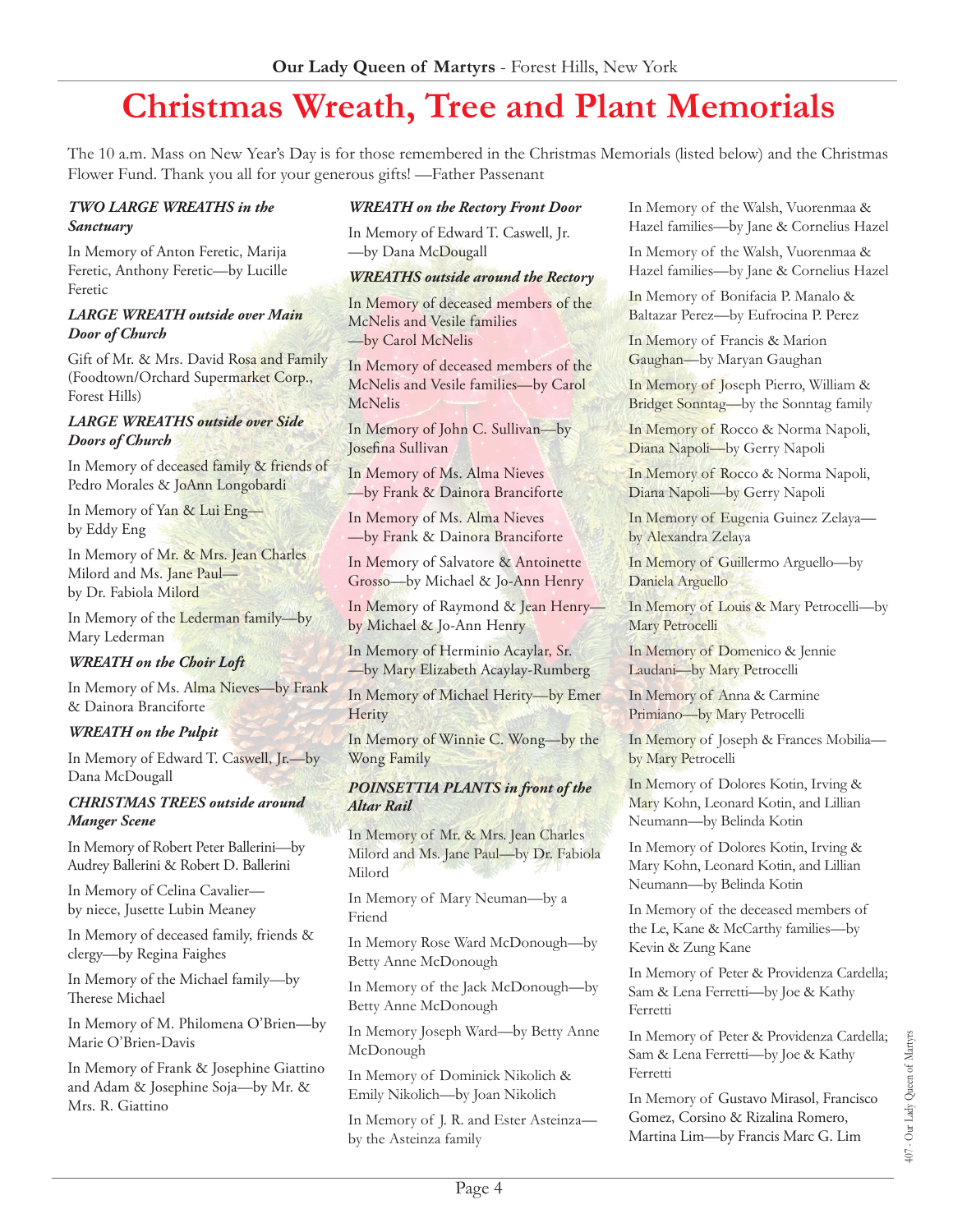**Free Screening: Unplanned (the Movie) January 12 @ 2:30 p.m. in the OLQM rectory basement meeting room.** Sponsored by the Social Action Committee of OLQM.

#### **March for Life: Washington, DC, January 24**

The diocese is sponsoring one bus that will leave from Brooklyn (310 Prospect Park West) promptly at **6:30 a.m.** for Washington, DC, and return to Brooklyn in the evening. **\$25 roundtrip**. To reserve a seat, contact Martha Hernandez: 718-281-9540 or [mhernandez@diobrook.org.](mailto:mhernandez@diobrook.org) Deadline is January 17, 2020. Mail payment (checks payable to Diocese of Brooklyn) to the Secretariat for Evangelization and Catechesis, Attn: March for Life, 310 Prospect Park West, Brooklyn, NY 11215.

PLEASE FULFILL YOUR ANNUAL CATHOLIC APPEAL PLEDGES BY DECEMBER 31. God bless you for your goodness!

# *Prayer for the New Year*

God, thank you for a new year. May everyone in our family be willing to begin anew with a clean slate. We know that you are always ready to forgive us. Help us to be willing to forgive ourselves and to forgive one another. As we begin a new year, remind us of our truest values and our deepest desires. Help us to live in the goodness that comes from doing what you want us to do. Help us to put aside anxiety about the future and the past, so that we might live in peace with you now, one day at a time. Amen.

# BLESSED NEW YEAR!

# **A Sincere Thank You to Our Parishioners**

We express our heartfelt thanks for the wonderful Christmas cards, messages, and gifts you sent to us, as well as the support and prayers of many others for the parish. Be assured of our continued prayers and our wishes for a healthy and Happy New Year. God bless! Bishop Sanchez, Father Passenant, Father Antonin, and Deacon Greg Kandra

#### **KEEP UP YOUR INCREASED SUPPORT**

#### **Weekly Collections December 15**  Candle Offerings 1,762.00 1st Collection 10,180.67 Christmas Gift to the Church 14,027.15 Immaculate Conception 1,130.00 Online Parish Giving 1,460.00<br>Mail In 350.00 Mail In 350.00 TOTAL 28,909.82 Weekly Income Needs\* 21,250.00 Surplus/(Deficit) 7,659.82 *\*Amount needed weekly to meet church expenses. Figures unaudited. Totals do not reflect*

*other income sources. Our goal is to cover parish expenses through higher first collections to ensure a fiscally sound position, without having to depend on less reliable income streams*.

#### **Special Collection**

Religious Retirement Fund (Dec 8) 2,816.00 *Note: Special collections taken throughout the year do not accrue to our parish and are not included in the weekly collection total.*

Please remember the Roman Catholic Church of Our Lady Queen of Martyrs in your will and estate planning. Contact Bishop Sanchez or Father Passenant at 718-268-6251.

#### **BY EMAIL** Rectory Office: **rectoryolqm@aol.com**

Pastor's Office: pastorolqm@aol.com

Administrator's Office: admn.olqm@yahoo.com

Bulletin Subjects: olqmcomm@aol.com

OLQM Catholic Academy info@olqmca.org

Pastoral Care Office: dfport@gmail.com

Religious Education Office: olqmreled@gmail.com

RCIA Office: [olqmrcia@gmail.com](mailto:olqmrcia@gmail.com)

Deacon Greg Kandra: dcngreg@gmail.com

Disabilities Advocate: [disabilities.olqm@gmail.com](mailto:disabilities.olqm@gmail.com)

# **Contact Us**

**BY TELEPHONE** Rectory Office: **718-268-6251**

**Emergency** (last rites) 718-810-9788 (*after office hours)*

OLQM Catholic Academy: 718-263-2622

Religious Education Office: 718-263-0907

RCIA Office: 718-268-6251, ext. 27

OLQM Charity Outreach: 718-268-6251, ext. 43

#### **ONLINE**

Website: www.ourladyqueenofmartyrs.org

Facebook, Twitter and Instagram: @OLQMChurch

OLQM Catholic Academy: <www.olqmca.org>